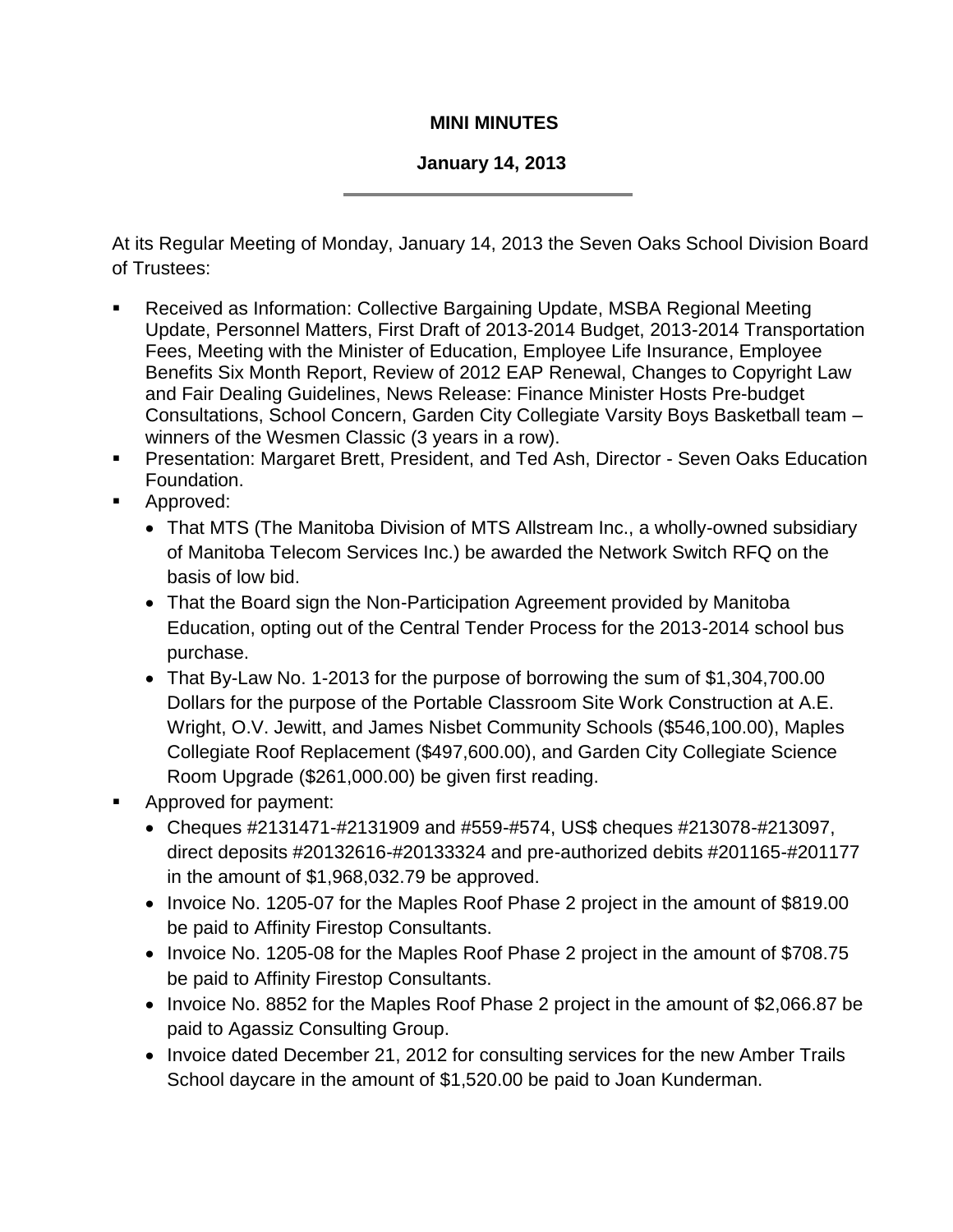- Certificate of Payment No. 5 for the Garden City Collegiate Science Lab project in the amount of \$104,522.49 be paid to Mayer's Contract Interior Ltd.
- Statutory Holdback on Certificate of Payment No. 5 for the Garden City Collegiate Science Lab project in the amount of \$8,071.23 be paid to the SOSD/Mayer's Contract-446 GCCI Science Lab account.
- Invoice No. 37587 for the Maples Roof Drainage project in the amount of \$677.25 be paid to MCW/AGE Consulting.
- Invoice No. 11532 for the Maples Commons Addition project in the amount of \$40,410.97 be paid to Number Ten Architectural Group.
- Invoice No. 11539 for the Maples Commons Addition project in the amount of \$1,850.44 be paid to Number Ten Architectural Group.
- Invoice No. 48692 for the Maples Collegiate Chiller Replacement Geothermal project in the amount of \$16,390.84 be paid to SMS Engineering Ltd.
- Invoice No. 715447 for the Portables 45, 46, 47 FY12 project in the amount of \$5,504.63 be paid to Stantec Consulting.
- Certificate of Payment No. 3 for the Portables 45, 46, 47 FY12 project in the amount of \$20,869.51 be paid to Von Ast Construction (2003) Inc.
- Statutory Holdback on Certificate of Payment No. 3 for the Portables 45, 46, 47 FY12 project in the amount of \$1,611.54 be paid to the SOSD/Von Ast 445 Port 45, 46, 47 FY12 account.
- Certificate of Payment No. 4 for the Portables 45, 46, 47 FY12 project in the amount of \$102,557.24 be paid to Von Ast Construction (2003) Inc.
- Statutory Holdback on Certificate of Payment No. 4 for the Portables 45, 46, 47 FY12 project in the amount of \$11,219.17 be paid to the SOSD/Von Ast 445 Port 45, 46, 47 FY12 account.
- Correspondence received from:
	- Seven Oaks School Division Technology Use Survey for Students.
	- Darryl Gervais, Director, Manitoba Education: Making a Living, Sustainably: Green Jobs and Sustainability Careers.
	- Kaley Pacak, Healthy Schools Consultant: Fifteen schools from Seven Oaks participating in the Healthy Schools Healthy Eating Campaign.
	- Social Planning Council: Child & Family Poverty 2012 Report Card.
	- Campaign 2000: Needed A Federal Action Plan to Eradicate Child and Family Poverty in Canada.
	- Canadian Education Association: Ken Spencer Award 2011/12 Finalists.
	- R. John Weselake, A/Executive Director, The Public Schools Finance Board: Maples Collegiate Commons Addition - Approval to Proceed to Design Development, Division Funded.
	- Wayne Shimizu, Secretary-Treasurer, Seven Oaks School Division: Letter to Andrea Lawson, Project Leader, PSFB regarding the Andrews Early Learning Centre - Victory School Stand-Alone Childcare.